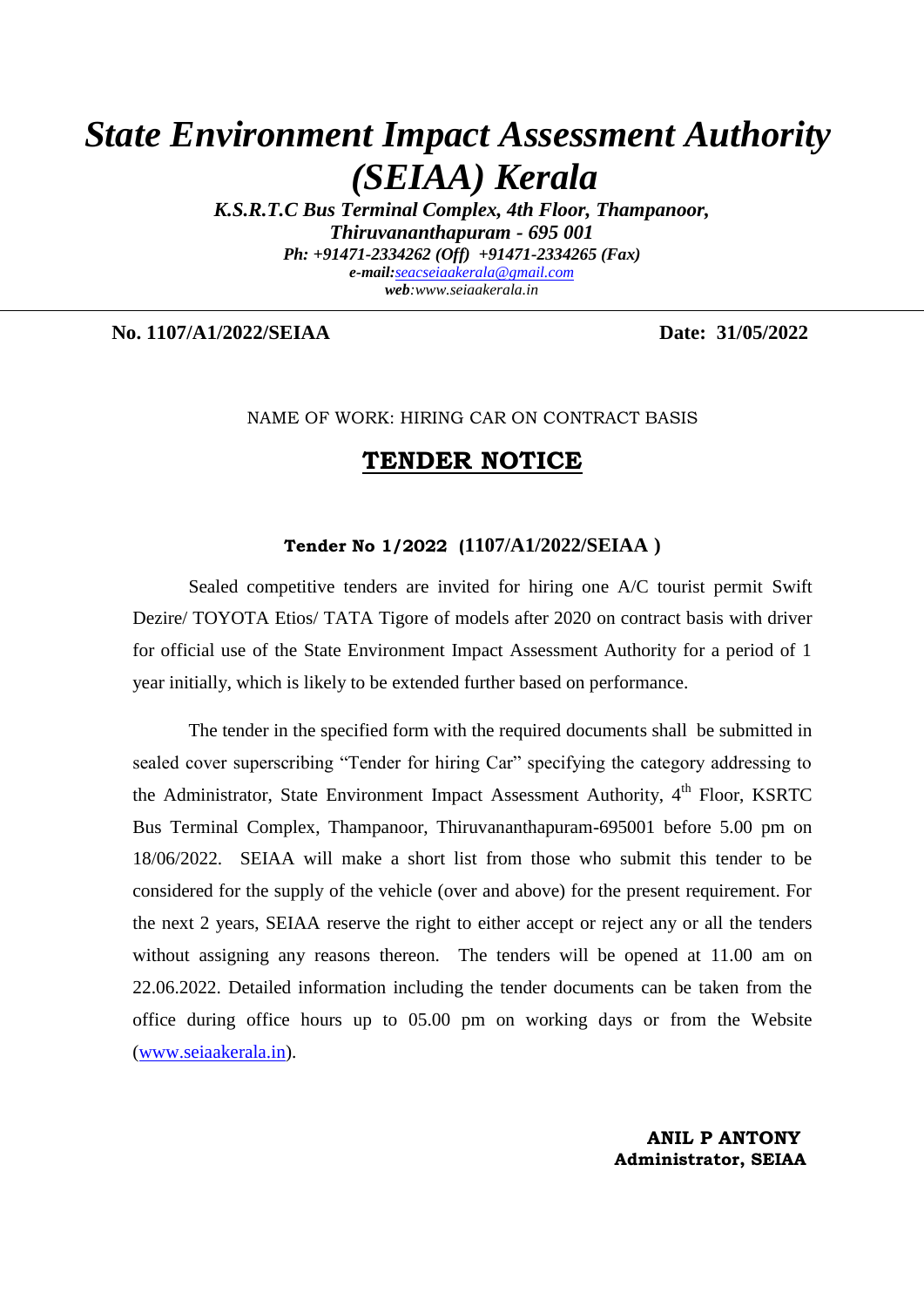# സംസ്ഥാനപരിസ്ഥിതി ആഘാത നിർണ്ണയ അതോറിറ്റി (എസ്ഇഐഎഎ) കേരളം

കെ.എസ്.ആർ.റ്റി.സി ബസ്റ്റ് ടെർമിനൽ, നാലാം നില, തമ്പാനൂർ, തിരുവനന്തപുരം – 695001 ഫോൺ : 91471 - 2334262 (ഓഫീസ്) +91471– 2334265 (ഫാക്സ്) e-mail:seacseiaakerala@gmail.com web:www.seigakerala.in

കരാറടിസ്ഥാനത്തിൽ വാഹനം വാടകയ്ക്കെടുക്കുന്നത് സംബന്ധിച്ച്

# ദർഘാസ് പരസ്യം (നം. 1/2022 (1107/എ1/2022/എസ്.ഇ.ഐ.എ.എ.)

സംസ്ഥാന പരിസ്ഥിതി ആഘാത നിർണ്ണയ അതോറിറ്റിയിലേയ്ക്ക് ഒരു കരാറടിസ്ഥാനത്തിൽ ഓടുന്നതിന്, ശീതീകരിച്ച സ്വിഫ്ട് വർഷത്തെ ഡിസയർ/ടൊയോട്ട എതിയോസ്/ റ്റാറ്റ ടിഗോർ 2020 ന് ശേഷമുളള മോഡൽ കാർ ഉടമകളിൽ നിന്നും ദർഘാസ് ക്ഷണിച്ചു കൊള്ളുന്നു. തുടക്കത്തിൽ 630) വർഷത്തേയ്ക്കാണെങ്കിലും പ്രവർത്തന മികവിന്റെ അടിസ്ഥാനത്തിൽ കരാർ ദീർഘിപ്പിക്കാവുന്നതാണ്. താത്പര്യമുളള വാഹന/കാർ ഉടമകൾ തങ്ങളുടെ ദർഘാസുകൾ സീൽ ചെയ്ത കവറിൽ  $18/6/2022$  ന് വൈകുന്നേരം 5 മണിയ്ക്കു അഡ്മിനിസ്ട്രേറ്റർ, സംസ്ഥാന പരിസ്ഥിതി മുമ്പായി ആഘാത നിർണ്ണയ അതോറിറ്റി, 4–ാം നില, കെ.എസ്.ആർ.റ്റി.സി.ബസ് ടെർമിനൽ കോംപ്ലക്സ്, താണ്. തിരുവനന്തപുരം- 695001 എന്ന വിലാസത്തിൽ ലഭ്യമാക്കേ ലഭിക്കുന്ന ദർഘാസുകളിൽ നിന്ന് സംസ്ഥാന പരിസ്ഥിതി ആഘാത നിർണ്ണയ അതോറിറ്റി ഷോർട്ട് ലിസ്റ്റ് തയ്യാറാക്കുന്നതാണ്. അടുത്ത 2 വർഷത്തേയ്ക്ക് കരാറുകൾ സ്വീകരിക്കാനോ. നിരസിക്കാനോ കൂടാതെ അധികാരം കാരണം ற்தத നിക്ഷിപ്തമാണ്. ടെൻഡർ എസ്.ഇ.ഐ.എ.എ.യിൽ അപേക്ഷകൾ എസ്.ഇ.ഐ.എ.എ. ആസ്ഥാനത്ത് എല്ലാ പ്രവൃത്തി ദിനങ്ങളിലും വൈകുന്നേരം 05.00 മണിവരെയും, www.seiakerala.in എന്ന വൈബ്സൈറ്റിലും ലഭ്യമാണ്. ടെൻഡറൂകൾ 22/6/2022-ന് രാവിലെ 11.00 മണിയ്ക്ക് ടെൻഡർ കമ്മറ്റിയുടെ സാന്നിദ്ധ്യത്തിൽ തൂറക്കുന്നതായിരിക്കും.

# അനിൽ പി ആന്റണി അഡ്മിനിസ്ട്രേറ്റർ, എസ്.ഇ.ഐ.എ.എ.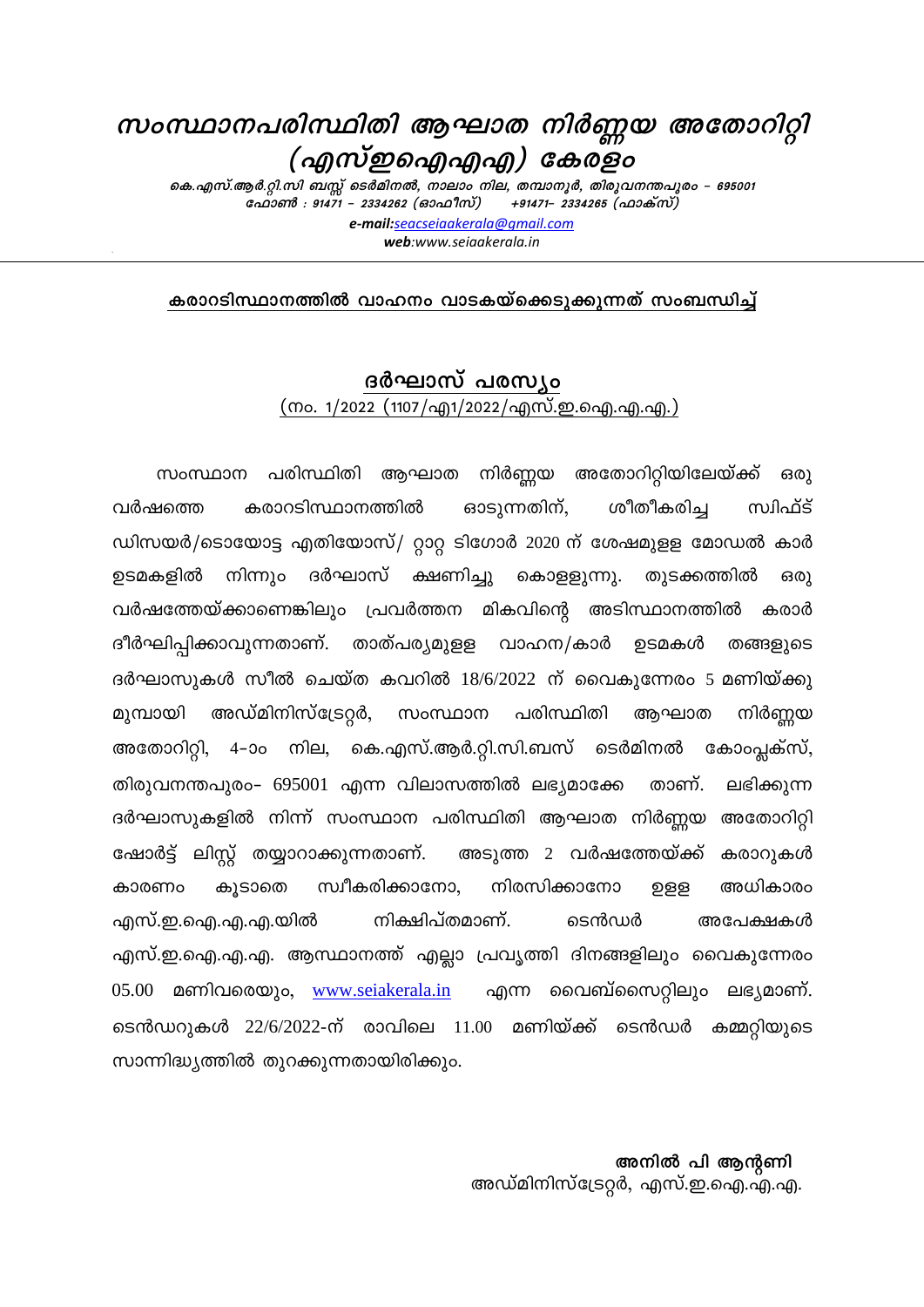# *State Environment Impact Assessment Authority (SEIAA) Kerala*

*K.S.R.T.C Bus Terminal Complex, 4th Floor, Thampanoor, Thiruvananthapuram - 695 001*

*Ph: +91471-2334262 (Off) +91471-2334265 (Fax)*

*e-mail:[seacseiaakerala@gmail.com](mailto:seacseiaakerala@gmail.com) web:www.seiaakerala.in* 

#### **TENDER SPECIFICATIONS FOR HIRING CAR(S) ON CONTRACT BASIS**

This document contains three parts-PART I,II & III

Part I contains Instructions to the Tenderers

Part II contains, General Conditions of Contract (SECTION-A) & Special Conditions of Contract (SECTION-

B)

Part III contains Schedule A & B and Form of Agreement

### **PART-I**

## **INSTRUCTIONS TO TENDERERS**

- 1) Tender should be submitted in sealed cover super scribed "Tender for Hiring Car" specifying Category I and should be addressed to the Administrator, State Environment Impact Assessment Authority, 4<sup>th</sup> Floor, KSRTC Bus Terminal, Thampanoor, Thiruvananthapuram - 695 001.
- 2) The tender containing the covering letter, tender specifications, schedule, attested copies of the documents etc. should be enclosed in one cover and sealed
- 3) Last date for receipt of Sealed tender will be upto 05.00 PM 18/6/2022. Tender received after the stipulated time will not be accepted/opened. The Authority will not be responsible for any postal delay in this regard.
- 4) Earnest Money Deposit (EMD) is not insisted for this tender subject to clause 3 part II Section A General conditions of contract.
- 5) Rates should be quoted in the prescribed form (Part III-Schedules) attached to the tender Specification. Tender specification can be obtained from office of the Administrator, State Environment Impact Assessment Authority, 4<sup>th</sup> Floor, KSRTC Bus Terminal Complex, Thampanoor, Thiruvananthapuram - 695 001, during office hours on working days up to 05.00 PM on 18/6/2022. Quoted rates should include all operations & maintenance expenses including fuel charges and remuneration to the Driver. Alteration should not be made in the Tender form or schedule or Tender Conditions except to the extent of filling in the tender forms and schedules.
- 6) Tenders will be opened at 11.00 am on 22/6/2022 by the Administrator, State Environment Impact Assessment Authority, or his representative/designated officer(s) at the office in the presence of those bidders or their representatives that may be present at that time. The Bidders/ their representatives who are present at the time of opening of the bid should sign in a register.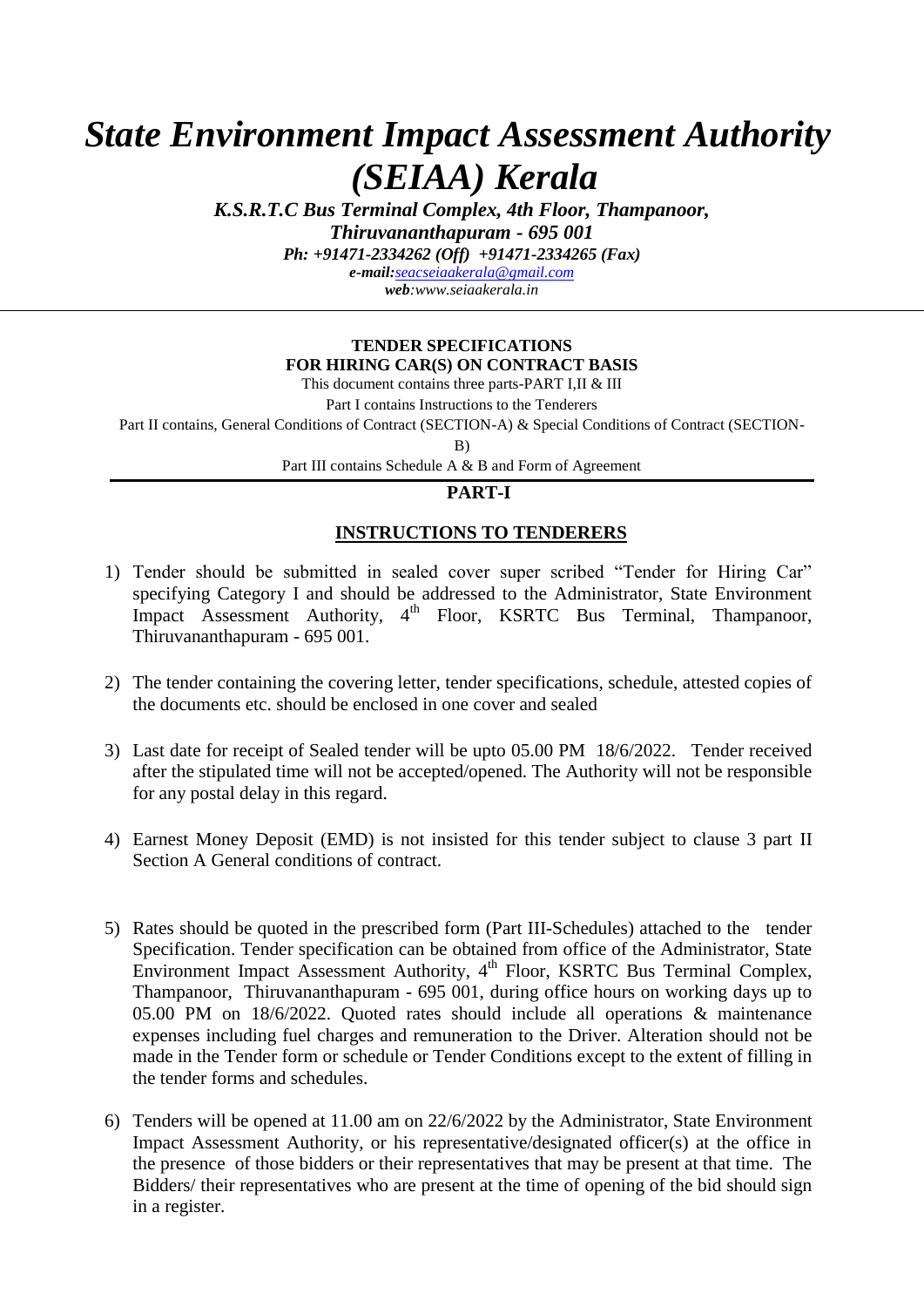- 7) **The model of the vehicle(s) shall not be prior to 2020.** True copies of relevant pages of the Certificate of Registration of the related vehicle(s) attested by a Gazatted Officer shall also be furnished along with the tender. SEIAA is at liberty to reject the offers in the absence of these documents.
- 8) If the tenderer has any doubt regarding any portion of the general conditions/special conditions of the contract, he should get it clarified in writing from the Tendering Authority before submission of the tender.

 **ANIL P ANTONY Administrator, SEIAA**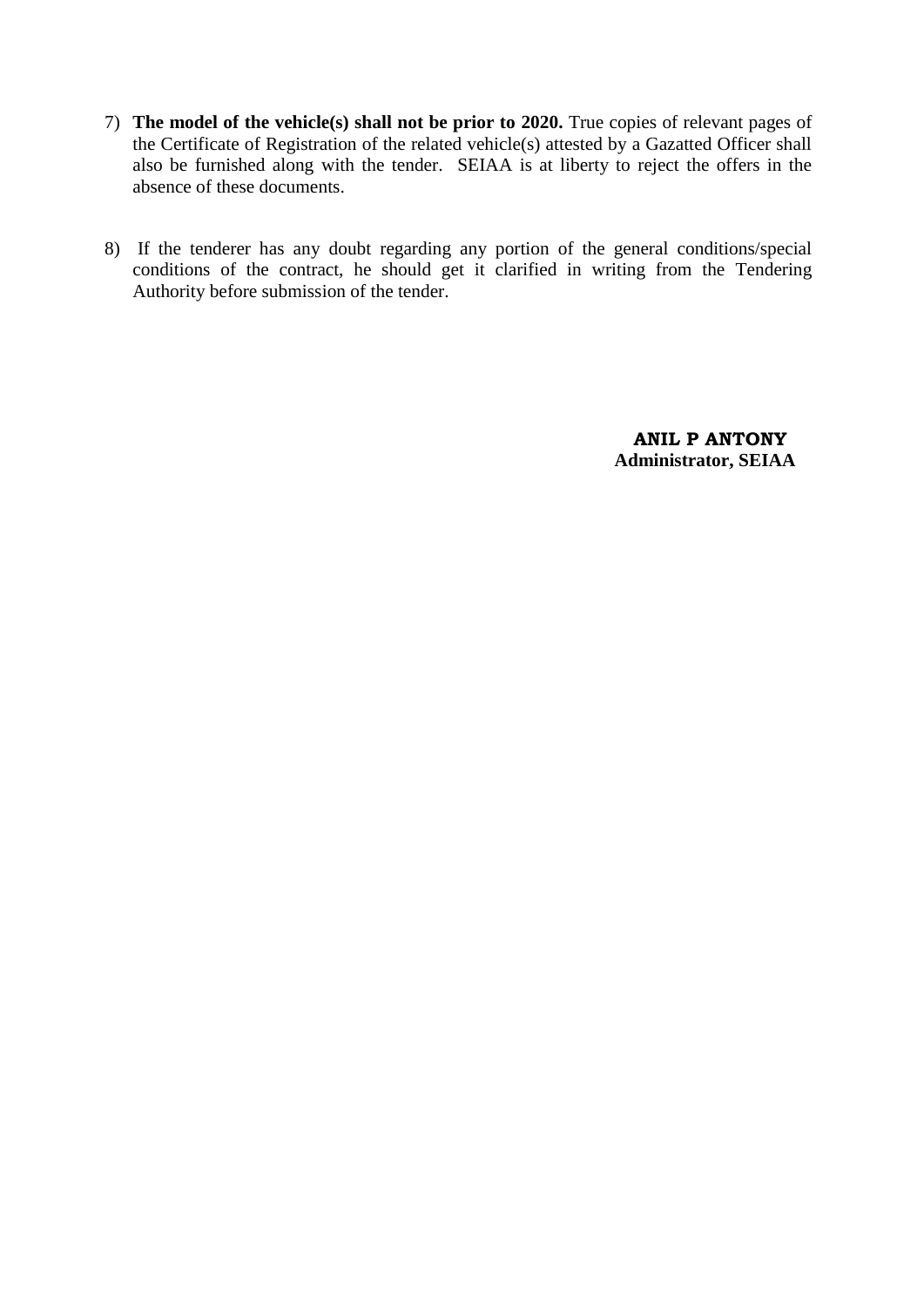#### PART –II **SECTION "A"** GENERAL CONDITIONS OF CONTRACT

- 1. Conditional tenders are liable to be rejected. Final acceptance of the tender rests entirely with the tendering authority. Also, the SEIAA is not liable for assigning any reason whatsoever for not accepting the lowest or any tender and the SEIAA's decision will be final and binding to all bidders. The SEIAA will not be responsible for any expenses or losses that may be incurred by the tenderer in the preparation of the tender.
- 2. Successful bidder is required to execute an agreement in Kerala Government Stamp paper worth Rs.200/- in the form appended to the Tender Specification for the satisfactory performance of the contract for one year.
- 3. 1 % of quoted amount should be remitted as Earnest Money Deposit and which will be released after the satisfactory completion of the contract period at the time of final settlement of accounts.
- 4. No interest will be paid on the Earnest Money Deposit
- 5. The contractor should be a valid GST account holder.
- 6. 2% of the quoted amount will be deducted as TDS and another 2 % will be deducted as GST.
- 7. Normal contract period will be one year from the date of placement of order which is likely to be extended based on the performance.
- 8. The contractor shall be bound by the rates quoted by him and agreed upon herein and shall not ask for any enhancement of the rates for the supply of vehicles during the period the agreement remains in force.
- 9. The Contractor/ driver should maintain an account of journeys performed by the vehicle as per requirements of the SEIAA duly signed by the officers of the Department or controlling officer.
- 10. The owner of the vehicle/ contractor shall maintain all up- to date records as per the Kerala Motor Vehicles Act pertaining to the vehicle such as RC book, vehicle tax, tourist permit, policy of insurance, pollution control certificate, license of the driver etc. and shall be presented before the SEIAA officials for verification as and when required. Originals of all the above records shall be kept in vehicle during running time.
- 11. The vehicles that will be provided under this contract should be in good running condition. The vehicles should be comprehensively insured against all risks including third party insurance at the cost of the contractor/ owner and policy of insurance should be in force at all times during the contract period and the same shall be produced before the SEIAA officials for verification as and when demanded.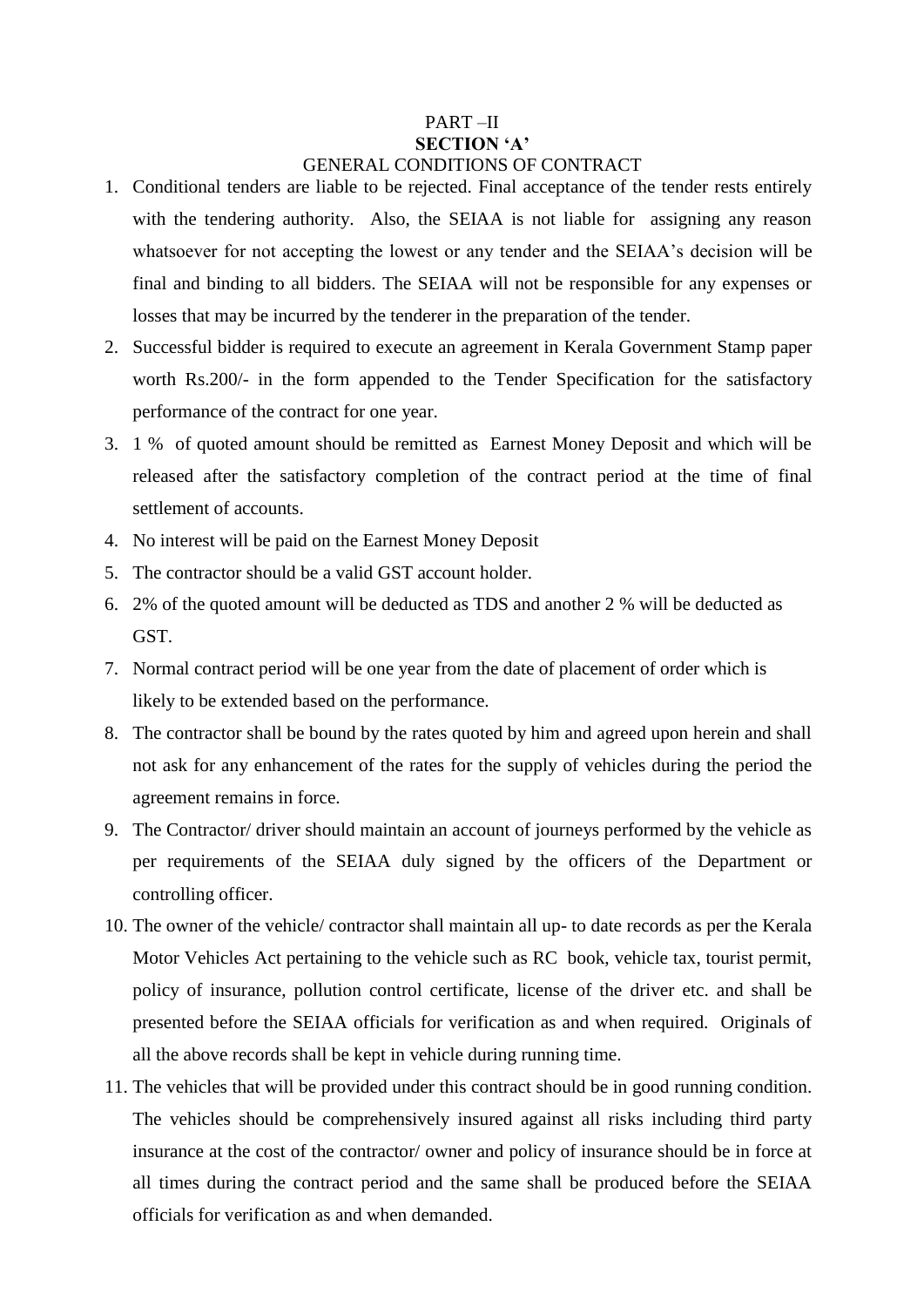- 12. The hire charges will be calculated for a block period of three months for 4500 km. The excess km over 1500 km travelled in a particular month will be carried over to the next month for adjustment in the quarter. The excess, if any at the end of every quarter will be reckoned and paid at the accepted rates. Monthly payment shall be made for the rate agreed for 1500 km.
- 13. The contractor should bear all expenditure connected with maintenance necessitated to the vehicle during the period of Contract. The SEIAA will not be held responsible for any loss/ damage to vehicle, other properties, life or other unforeseen incident that may occur during the period of hiring of vehicle.
- 14. The emoluments of the driver, the cost of fuel, oil etc and other consumables etc shall also be borne by the contractor.
- 15. The SEIAA will also be not responsible for any loss of life, or any injury to the driver or to any third party caused at the time of performing bonafide trips of the SEIAA during the period of contract.
- 16. The contractor will be responsible for loss, damage or injury to any person, property, materials, equipment or any other article caused due to negligence of his driver or ill maintenance of the vehicles hired by SEIAA.
- 17. The contractor shall at all times keep the SEIAA indemnified against all claims, actions, proceedings, costs, damages, incurred and compensation agreed in consequence of any breach of all or any of the covenants and warranty herein contained.
- 18. The SEIAA shall not in any way be responsible during the course of contract for any accident, loss, damages etc. that may occur to the vehicles so supplied by the contractor on contract basis.
- 19. In case, the successful tenderer discontinues the contract or fails to supply vehicles as per the agreement within the contract period then at the discretion of the SEIAA vehicles will be arranged through another tender or by negotiation or with the next higher tenderer, who had offered to supply the vehicles on contract basis and the loss, if any, caused as may be fixed by the SEIAA shall be recovered from the defaulting contractor.
- 20. The SEIAA reserves the right to terminate any contract after serving seven days notice in writing to the contractor without assigning any reason thereof.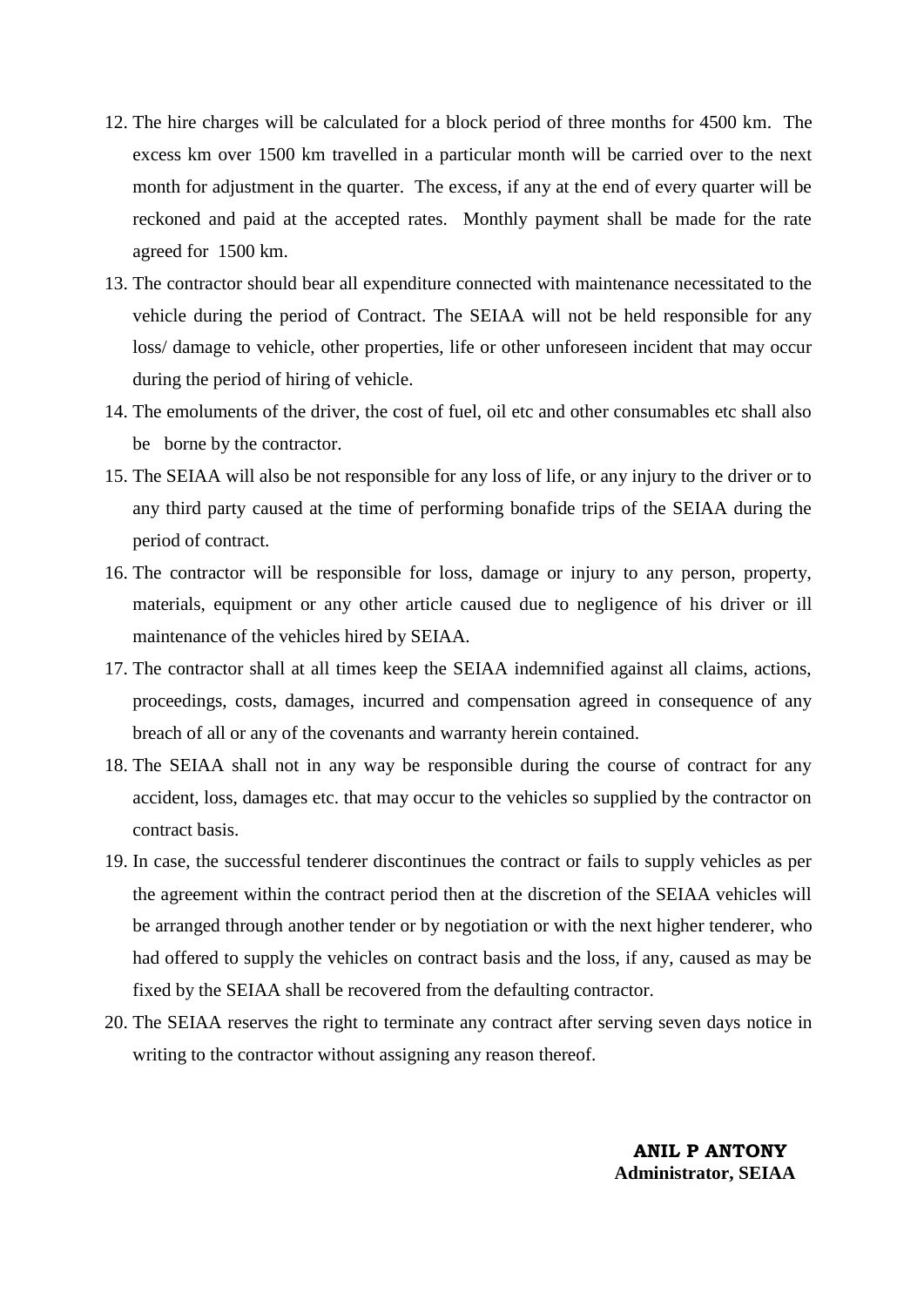### **PART –II SECTION "B" SPECIAL CONDITIONS OF CONTRACT FOR HIRING OF CAR(S)**

- 1. The contractor should see that driver with the vehicle reports in the concerned office or any other specified place at the specified time every day or any other time prior to it as informed by the concerned officer.
- 2. The Contractor is liable to make available a substitute vehicle, if the vehicle on contract is under repair/ in case any inconvenience is experienced in the performance of trips/due to other reasons, failing which alternate arrangements will be made by the SEIAA at the risk and cost of the contractor and the amount will be deducted from any amount due to the contractor from the SEIAA.
- 3. The vehicle should be ready with the driver on any time including holidays to take any trips whether long or short at the direction of the authority and shall be used exclusively for the SEIAA's purpose. The vehicle will be normally stationed at the SEIAA's Office premises to which the vehicle is attached.
- 4. Vehicle should be in proper condition to undertake long trips at short notice, even on informing over telephone. The trip may require journey and halt at outstation also. The driver shall always be ready for such trips. The contractor must meet the expenditure of the driver in the case of outstation halt and no additional payments will be made for the same.
- 5. Kilometer reading will start and terminate at the SEIAA's office where the contract vehicle is attached. No mileage will be permitted for lunch/tea break etc. Meter indicating the Kilometer run (odometer) should be in good working condition and accurate and in accordance with the regulations of Motor Vehicle Department.
- 6. The drivers should be very polite and punctual and under no circumstances drive the vehicle under the influence of any intoxicating drink or drug. The contractor shall be responsible for the conduct of drivers. The SEIAA shall have the right to discontinue hiring of vehicles if in the opinion of the officers of the SEIAA by whatever designation such officer is called, the behaviour of the driver is found objectionable, and his opinion in this regard shall be final and binding on the contractor.
- 7. It will be the responsibility of the contractor to see that his driver possesses valid driving license and the contractor will also be responsible in case of a charge on the driver due to violation of traffic rules, or for any other penalty imposed on the driver, or the vehicle owner.
- 8. There is no employer and employee relationship between SEIAA and the drivers engaged by the contractor and the driver will have no claim against the SEIAA for PF, gratuity and any other statutory benefits and the contractor alone is liable to meet all statutory claims in respect of the driver engaged by him.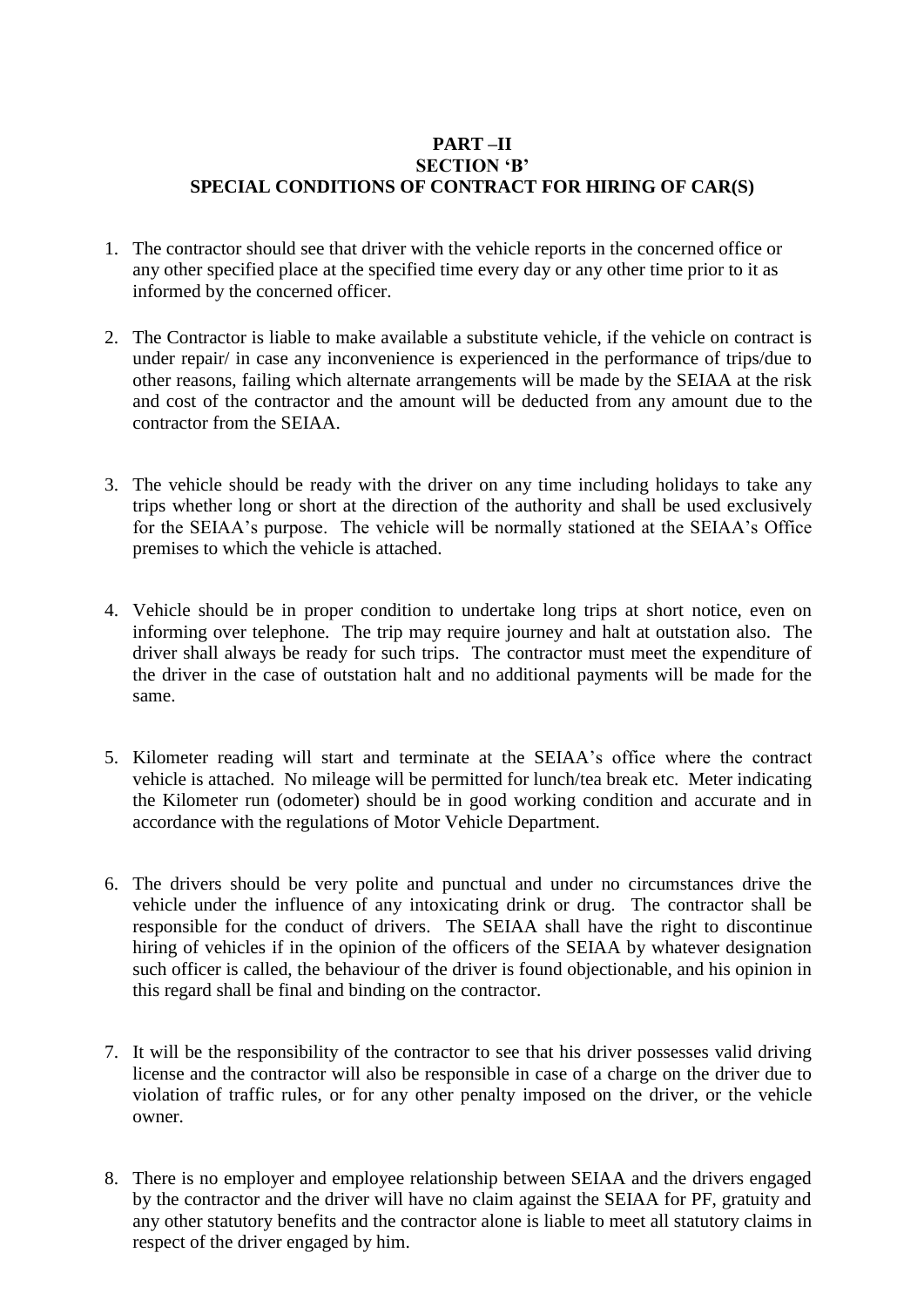- 9. A metal plate bearing **"ON CONTRACT WITH SEIAA"** should be displayed near the front and rear Number plates in red back ground in white letters at the cost of the contractor. This display board should not be used at any time other than official trips.
- 10. Contractor as well as the Driver of the vehicle shall obey all directions issued by the Head of Office to which the contract vehicle is attached or other designated officers of the SEIAA.
- 11. Payment will be made monthly as scheduled on the basis of Log Book entries duly certified by the concerned officers. No advance payment on any account will be made.
- 12. Trip sheet/Log book in triplicate should be maintained by the driver and in the said trip sheet/log book, vehicle number, name of the driver, the reporting time, reporting Km reading, starting Kilometer reading, closing Km reading and time of release of the vehicle shall be recorded and it shall be signed by the driver and counter signed by the authorized official of SEIAA and a copy of the daily trip shall be furnished to SEIAA either at the end of the day or next day morning. The person traveling in the vehicle or the authorized representative shall also sign the trip sheet at the end of each trip.
- 13. The SEIAA shall be free to terminate the contract if the vehicle is not available for even one day if it is required. However, the contractor may arrange alternate vehicle in unavoidable circumstances at his own cost under exigencies with prior approval of the competent authority. However, such arrangements shall be only temporary, and not exceeding 7 days in any case. Any breach of this condition shall render the contract as terminated without any further notice and the Directorate will make alternate arrangements.
- 14. The contractor should be willing to abide by the conditions, rules and regulations prevailing in SEIAA /State Government for similar works.
- 15. The Courts situated at the place where the Head quarters of the tendering authority is situated viz: Thiruvananthapuram alone will have jurisdiction to entertain civil suits pertaining to this contract.

 **ANIL P ANTONY Administrator, SEIAA**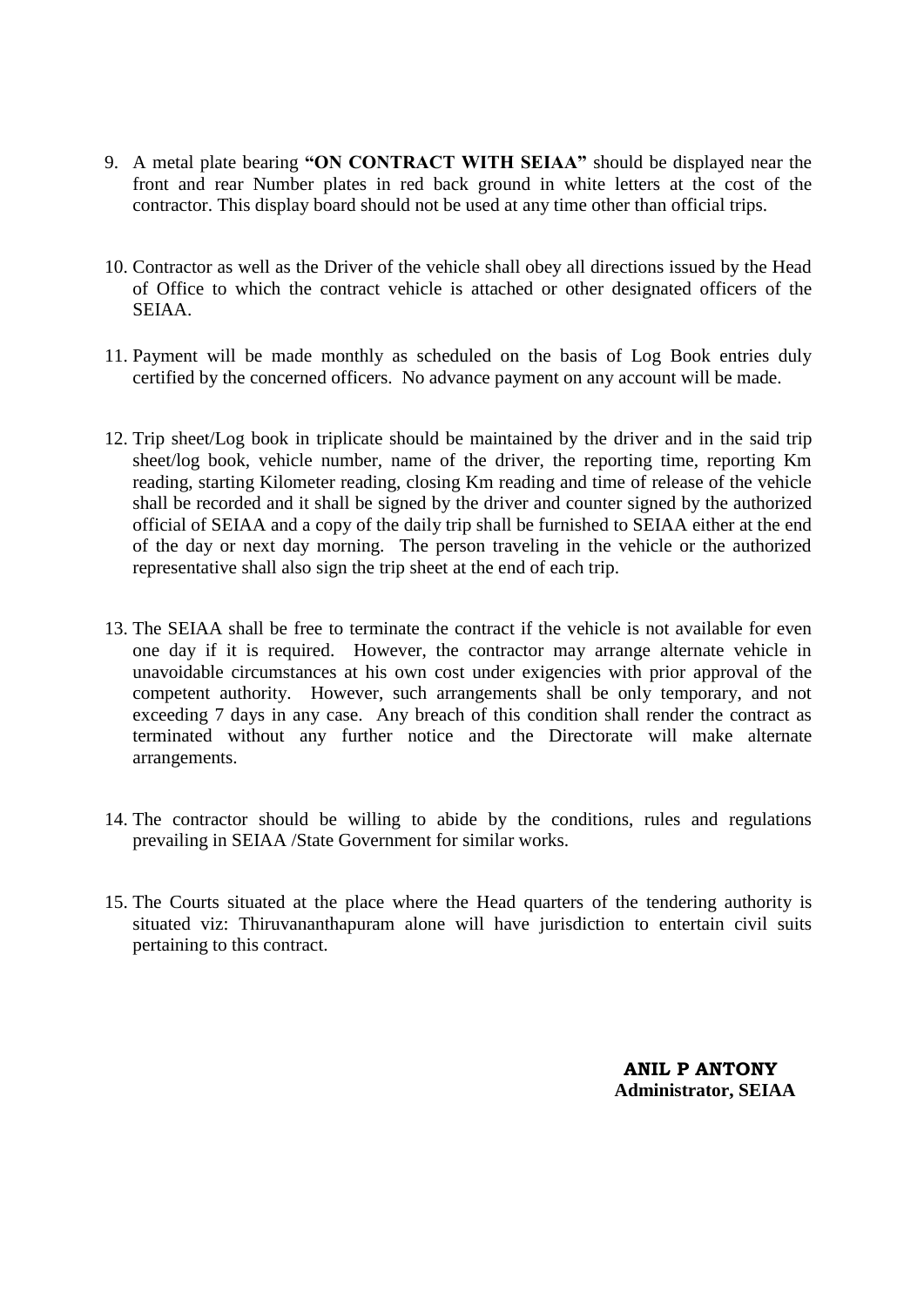#### **PART-III-SCHEDULES SCHEDULE "A" PROFORMA-VEHICLE DETAILS Vehicle Category-Swift Dezire / TOYOTA Etios/ TATA Tigore**

| 1              | Name & Address of the Contractor                                   |                                           |                                                            |        |
|----------------|--------------------------------------------------------------------|-------------------------------------------|------------------------------------------------------------|--------|
| $\overline{2}$ | Telephone no.<br>Contractor<br>a.                                  |                                           |                                                            |        |
|                |                                                                    | Driver<br>b.                              |                                                            |        |
|                |                                                                    | $\mathbf{c}$ .<br><b>Registered Owner</b> |                                                            |        |
| 3              | Details of the vehicle offered                                     |                                           | Make<br>a.                                                 |        |
|                |                                                                    |                                           | Capacity<br>b.                                             |        |
|                |                                                                    |                                           | Model<br>$\mathbf{c}$ .                                    |        |
|                |                                                                    |                                           | <b>Registration Number</b><br>d.                           |        |
|                |                                                                    |                                           | Year<br>e.                                                 |        |
|                |                                                                    |                                           | f.<br>Name $\&$ address of the                             |        |
|                |                                                                    |                                           | registered owner                                           |        |
|                |                                                                    |                                           |                                                            |        |
|                |                                                                    |                                           |                                                            |        |
|                |                                                                    |                                           |                                                            |        |
|                |                                                                    |                                           |                                                            |        |
|                |                                                                    |                                           | Tax expiry date<br>g.                                      |        |
|                |                                                                    |                                           | Insurance expiry date<br>h.                                |        |
|                |                                                                    |                                           | Pollution control certificate                              |        |
|                |                                                                    |                                           | expiry date                                                |        |
|                |                                                                    |                                           | Tourist permit expiry date<br>i.                           |        |
| $\overline{4}$ | Whether<br>of<br>relevant<br>of<br>Registration<br>copy<br>pages   |                                           |                                                            | Yes/No |
|                | Certificate/others showing details under item (3) above in         |                                           |                                                            |        |
|                | attached.                                                          |                                           | respect of the vehicle duly attested by a Gazatted officer |        |
| 5              | In case the Contractor (Item I) and the Registered owner (Item     |                                           |                                                            |        |
|                | 3f) of the vehicle are different, written consent of the owner for |                                           |                                                            |        |
|                | lending the vehicle to the contractor for a specified period of    |                                           |                                                            |        |
|                | not less than one year shall be attached.                          |                                           |                                                            |        |

**Note: All the above items shall be filled up by the contractor**

Name & Signature of the Contractor

Place:

Date: